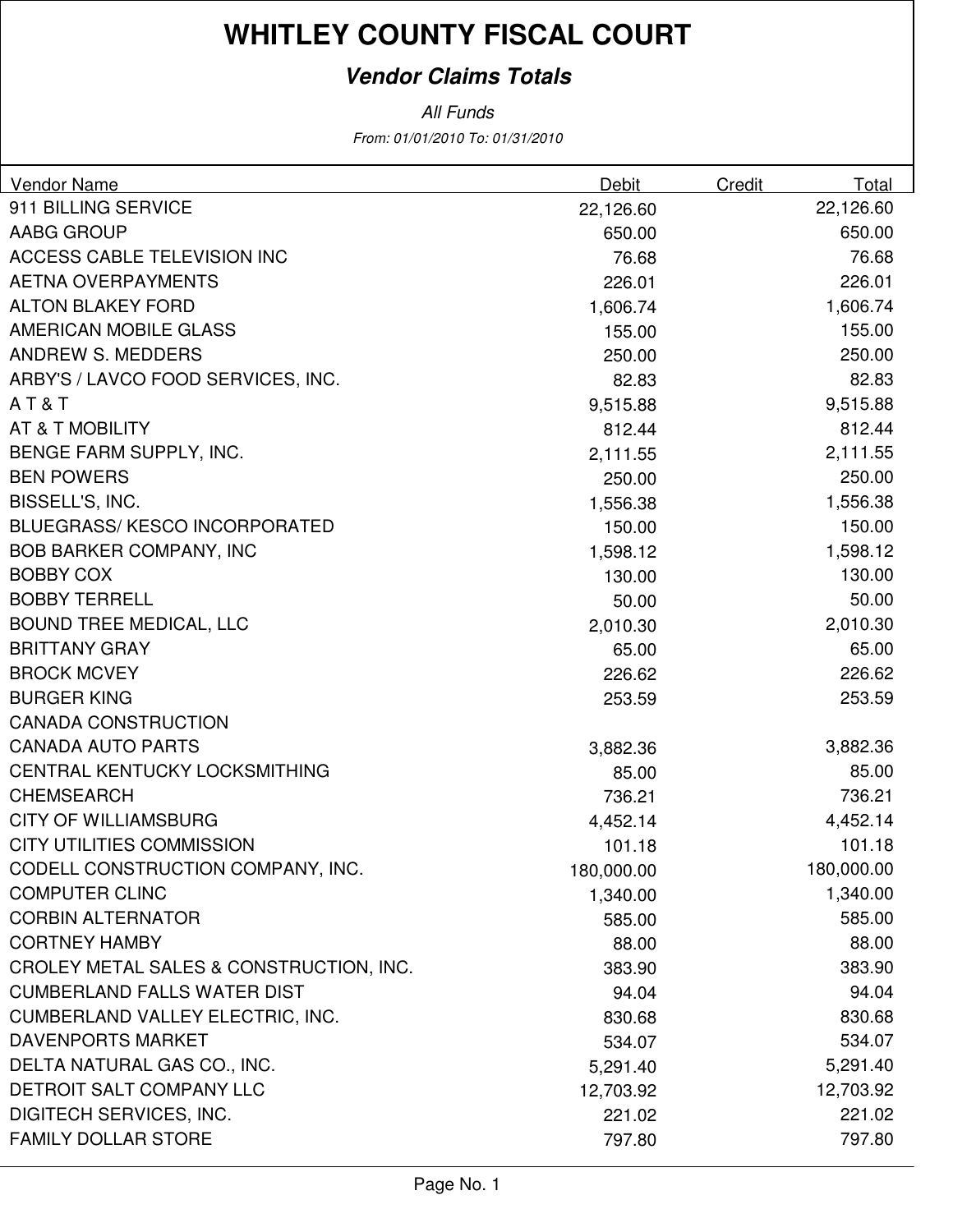### **Vendor Claims Totals**

| <b>DOMINO'S PIZZA</b><br>72.96<br>72.96<br>DRIVES AND CONVEYORS<br>19.99<br>19.99<br><b>DR. MICHAEL SMITH</b><br>3,925.00<br>3,925.00<br>DYNAMIC PHYSICAL THERAPY<br>497.00<br>497.00<br><b>ELLIS SANITATION</b><br>1,050.00<br>1,050.00<br>ELLISON'S SANITARY SUPPLY CO., INC.<br>649.50<br>649.50<br><b>EMERGENCY MEDICAL PRODUCTS, INC</b><br>1,112.55<br>1,112.55<br><b>EZ COUNTRY</b><br>620.00<br>620.00<br><b>FALLS FORD</b><br>472.90<br>472.90<br><b>FAULKNER AND TAYLOR</b><br>1,058.75<br>1,058.75<br><b>FLEETONE</b><br>22,186.31<br>22,186.31<br>G & K SERVICES, INC<br>1,414.04<br>1,414.04<br>G & S TIRE INC.<br>65.45<br>65.45<br><b>HARVEY'S CHEVRON</b><br>685.01<br>685.01<br><b>HEALTH PROFESSIONALS LLC</b><br>10,070.78<br>10,070.78<br>HINKLE CONTRACTING CORPORATION<br>24,931.50<br>24,931.50<br><b>HOLSTON GASES</b><br>2,123.79<br>2,123.79<br>WILLIAMSBURG IGA #57<br>101.90<br>101.90<br><b>INTERSTATE CONSTRUCTION PRODUCTS</b><br>4,680.00<br>4,680.00<br><b>INTERSTEEL, INC.</b><br>91.19<br>91.19<br><b>IRENE PEACE</b><br>600.00<br>600.00<br><b>JACK PARTIN</b><br>109.44<br>109.44<br>JEFFERSON CO. FISCAL COURT<br>JEFFERSON AUDIO VIDEO SYSTEMS INC<br>750.00<br>750.00<br>JLG IDENTIFICATION SOLUTIONS, INC<br>79.97<br>79.97<br>JOHNNY WHEELS OF WILLIAMSBURG, INC<br>401.90<br>401.90<br><b>JP COOKE COMPANY</b><br>9.14<br>9.14<br><b>KCJEA</b><br>185.00<br>185.00<br>KELLWELL FOOD MANAGEMENT<br>25,376.88<br>25,376.88<br>KU<br>4,949.99<br>4,949.99<br><b>KEY TECHNOLOGIES</b><br>600.00<br>600.00<br><b>KFC</b><br>145.54<br>145.54<br><b>KIMBELL MIDWEST</b><br>461.13<br>461.13<br>KING'S TIRE RECYCLING INC<br>739.50<br>739.50<br>KOORSEN PROTECTION SERVICE | <b>Vendor Name</b> | Debit  | Credit | Total  |
|-----------------------------------------------------------------------------------------------------------------------------------------------------------------------------------------------------------------------------------------------------------------------------------------------------------------------------------------------------------------------------------------------------------------------------------------------------------------------------------------------------------------------------------------------------------------------------------------------------------------------------------------------------------------------------------------------------------------------------------------------------------------------------------------------------------------------------------------------------------------------------------------------------------------------------------------------------------------------------------------------------------------------------------------------------------------------------------------------------------------------------------------------------------------------------------------------------------------------------------------------------------------------------------------------------------------------------------------------------------------------------------------------------------------------------------------------------------------------------------------------------------------------------------------------------------------------------------------------------------------------------------------------------------------------------------------------------------------|--------------------|--------|--------|--------|
|                                                                                                                                                                                                                                                                                                                                                                                                                                                                                                                                                                                                                                                                                                                                                                                                                                                                                                                                                                                                                                                                                                                                                                                                                                                                                                                                                                                                                                                                                                                                                                                                                                                                                                                 |                    |        |        |        |
|                                                                                                                                                                                                                                                                                                                                                                                                                                                                                                                                                                                                                                                                                                                                                                                                                                                                                                                                                                                                                                                                                                                                                                                                                                                                                                                                                                                                                                                                                                                                                                                                                                                                                                                 |                    |        |        |        |
|                                                                                                                                                                                                                                                                                                                                                                                                                                                                                                                                                                                                                                                                                                                                                                                                                                                                                                                                                                                                                                                                                                                                                                                                                                                                                                                                                                                                                                                                                                                                                                                                                                                                                                                 |                    |        |        |        |
|                                                                                                                                                                                                                                                                                                                                                                                                                                                                                                                                                                                                                                                                                                                                                                                                                                                                                                                                                                                                                                                                                                                                                                                                                                                                                                                                                                                                                                                                                                                                                                                                                                                                                                                 |                    |        |        |        |
|                                                                                                                                                                                                                                                                                                                                                                                                                                                                                                                                                                                                                                                                                                                                                                                                                                                                                                                                                                                                                                                                                                                                                                                                                                                                                                                                                                                                                                                                                                                                                                                                                                                                                                                 |                    |        |        |        |
|                                                                                                                                                                                                                                                                                                                                                                                                                                                                                                                                                                                                                                                                                                                                                                                                                                                                                                                                                                                                                                                                                                                                                                                                                                                                                                                                                                                                                                                                                                                                                                                                                                                                                                                 |                    |        |        |        |
|                                                                                                                                                                                                                                                                                                                                                                                                                                                                                                                                                                                                                                                                                                                                                                                                                                                                                                                                                                                                                                                                                                                                                                                                                                                                                                                                                                                                                                                                                                                                                                                                                                                                                                                 |                    |        |        |        |
|                                                                                                                                                                                                                                                                                                                                                                                                                                                                                                                                                                                                                                                                                                                                                                                                                                                                                                                                                                                                                                                                                                                                                                                                                                                                                                                                                                                                                                                                                                                                                                                                                                                                                                                 |                    |        |        |        |
|                                                                                                                                                                                                                                                                                                                                                                                                                                                                                                                                                                                                                                                                                                                                                                                                                                                                                                                                                                                                                                                                                                                                                                                                                                                                                                                                                                                                                                                                                                                                                                                                                                                                                                                 |                    |        |        |        |
|                                                                                                                                                                                                                                                                                                                                                                                                                                                                                                                                                                                                                                                                                                                                                                                                                                                                                                                                                                                                                                                                                                                                                                                                                                                                                                                                                                                                                                                                                                                                                                                                                                                                                                                 |                    |        |        |        |
|                                                                                                                                                                                                                                                                                                                                                                                                                                                                                                                                                                                                                                                                                                                                                                                                                                                                                                                                                                                                                                                                                                                                                                                                                                                                                                                                                                                                                                                                                                                                                                                                                                                                                                                 |                    |        |        |        |
|                                                                                                                                                                                                                                                                                                                                                                                                                                                                                                                                                                                                                                                                                                                                                                                                                                                                                                                                                                                                                                                                                                                                                                                                                                                                                                                                                                                                                                                                                                                                                                                                                                                                                                                 |                    |        |        |        |
|                                                                                                                                                                                                                                                                                                                                                                                                                                                                                                                                                                                                                                                                                                                                                                                                                                                                                                                                                                                                                                                                                                                                                                                                                                                                                                                                                                                                                                                                                                                                                                                                                                                                                                                 |                    |        |        |        |
|                                                                                                                                                                                                                                                                                                                                                                                                                                                                                                                                                                                                                                                                                                                                                                                                                                                                                                                                                                                                                                                                                                                                                                                                                                                                                                                                                                                                                                                                                                                                                                                                                                                                                                                 |                    |        |        |        |
|                                                                                                                                                                                                                                                                                                                                                                                                                                                                                                                                                                                                                                                                                                                                                                                                                                                                                                                                                                                                                                                                                                                                                                                                                                                                                                                                                                                                                                                                                                                                                                                                                                                                                                                 |                    |        |        |        |
|                                                                                                                                                                                                                                                                                                                                                                                                                                                                                                                                                                                                                                                                                                                                                                                                                                                                                                                                                                                                                                                                                                                                                                                                                                                                                                                                                                                                                                                                                                                                                                                                                                                                                                                 |                    |        |        |        |
|                                                                                                                                                                                                                                                                                                                                                                                                                                                                                                                                                                                                                                                                                                                                                                                                                                                                                                                                                                                                                                                                                                                                                                                                                                                                                                                                                                                                                                                                                                                                                                                                                                                                                                                 |                    |        |        |        |
|                                                                                                                                                                                                                                                                                                                                                                                                                                                                                                                                                                                                                                                                                                                                                                                                                                                                                                                                                                                                                                                                                                                                                                                                                                                                                                                                                                                                                                                                                                                                                                                                                                                                                                                 |                    |        |        |        |
|                                                                                                                                                                                                                                                                                                                                                                                                                                                                                                                                                                                                                                                                                                                                                                                                                                                                                                                                                                                                                                                                                                                                                                                                                                                                                                                                                                                                                                                                                                                                                                                                                                                                                                                 |                    |        |        |        |
|                                                                                                                                                                                                                                                                                                                                                                                                                                                                                                                                                                                                                                                                                                                                                                                                                                                                                                                                                                                                                                                                                                                                                                                                                                                                                                                                                                                                                                                                                                                                                                                                                                                                                                                 |                    |        |        |        |
|                                                                                                                                                                                                                                                                                                                                                                                                                                                                                                                                                                                                                                                                                                                                                                                                                                                                                                                                                                                                                                                                                                                                                                                                                                                                                                                                                                                                                                                                                                                                                                                                                                                                                                                 |                    |        |        |        |
|                                                                                                                                                                                                                                                                                                                                                                                                                                                                                                                                                                                                                                                                                                                                                                                                                                                                                                                                                                                                                                                                                                                                                                                                                                                                                                                                                                                                                                                                                                                                                                                                                                                                                                                 |                    |        |        |        |
|                                                                                                                                                                                                                                                                                                                                                                                                                                                                                                                                                                                                                                                                                                                                                                                                                                                                                                                                                                                                                                                                                                                                                                                                                                                                                                                                                                                                                                                                                                                                                                                                                                                                                                                 |                    |        |        |        |
|                                                                                                                                                                                                                                                                                                                                                                                                                                                                                                                                                                                                                                                                                                                                                                                                                                                                                                                                                                                                                                                                                                                                                                                                                                                                                                                                                                                                                                                                                                                                                                                                                                                                                                                 |                    |        |        |        |
|                                                                                                                                                                                                                                                                                                                                                                                                                                                                                                                                                                                                                                                                                                                                                                                                                                                                                                                                                                                                                                                                                                                                                                                                                                                                                                                                                                                                                                                                                                                                                                                                                                                                                                                 |                    |        |        |        |
|                                                                                                                                                                                                                                                                                                                                                                                                                                                                                                                                                                                                                                                                                                                                                                                                                                                                                                                                                                                                                                                                                                                                                                                                                                                                                                                                                                                                                                                                                                                                                                                                                                                                                                                 |                    |        |        |        |
|                                                                                                                                                                                                                                                                                                                                                                                                                                                                                                                                                                                                                                                                                                                                                                                                                                                                                                                                                                                                                                                                                                                                                                                                                                                                                                                                                                                                                                                                                                                                                                                                                                                                                                                 |                    |        |        |        |
|                                                                                                                                                                                                                                                                                                                                                                                                                                                                                                                                                                                                                                                                                                                                                                                                                                                                                                                                                                                                                                                                                                                                                                                                                                                                                                                                                                                                                                                                                                                                                                                                                                                                                                                 |                    |        |        |        |
|                                                                                                                                                                                                                                                                                                                                                                                                                                                                                                                                                                                                                                                                                                                                                                                                                                                                                                                                                                                                                                                                                                                                                                                                                                                                                                                                                                                                                                                                                                                                                                                                                                                                                                                 |                    |        |        |        |
|                                                                                                                                                                                                                                                                                                                                                                                                                                                                                                                                                                                                                                                                                                                                                                                                                                                                                                                                                                                                                                                                                                                                                                                                                                                                                                                                                                                                                                                                                                                                                                                                                                                                                                                 |                    |        |        |        |
|                                                                                                                                                                                                                                                                                                                                                                                                                                                                                                                                                                                                                                                                                                                                                                                                                                                                                                                                                                                                                                                                                                                                                                                                                                                                                                                                                                                                                                                                                                                                                                                                                                                                                                                 |                    |        |        |        |
|                                                                                                                                                                                                                                                                                                                                                                                                                                                                                                                                                                                                                                                                                                                                                                                                                                                                                                                                                                                                                                                                                                                                                                                                                                                                                                                                                                                                                                                                                                                                                                                                                                                                                                                 |                    |        |        |        |
|                                                                                                                                                                                                                                                                                                                                                                                                                                                                                                                                                                                                                                                                                                                                                                                                                                                                                                                                                                                                                                                                                                                                                                                                                                                                                                                                                                                                                                                                                                                                                                                                                                                                                                                 |                    |        |        |        |
|                                                                                                                                                                                                                                                                                                                                                                                                                                                                                                                                                                                                                                                                                                                                                                                                                                                                                                                                                                                                                                                                                                                                                                                                                                                                                                                                                                                                                                                                                                                                                                                                                                                                                                                 |                    |        |        |        |
|                                                                                                                                                                                                                                                                                                                                                                                                                                                                                                                                                                                                                                                                                                                                                                                                                                                                                                                                                                                                                                                                                                                                                                                                                                                                                                                                                                                                                                                                                                                                                                                                                                                                                                                 |                    | 244.28 |        | 244.28 |
| KY BOARD OF EMERGENCY MEDICAL SERVICES<br>100.00<br>100.00                                                                                                                                                                                                                                                                                                                                                                                                                                                                                                                                                                                                                                                                                                                                                                                                                                                                                                                                                                                                                                                                                                                                                                                                                                                                                                                                                                                                                                                                                                                                                                                                                                                      |                    |        |        |        |
| <b>KENTUCKY STATE TREASURER</b><br>100.00<br>100.00                                                                                                                                                                                                                                                                                                                                                                                                                                                                                                                                                                                                                                                                                                                                                                                                                                                                                                                                                                                                                                                                                                                                                                                                                                                                                                                                                                                                                                                                                                                                                                                                                                                             |                    |        |        |        |
| LAWRENCE HODGE, SHERIFF<br>2,844.06<br>2,844.06                                                                                                                                                                                                                                                                                                                                                                                                                                                                                                                                                                                                                                                                                                                                                                                                                                                                                                                                                                                                                                                                                                                                                                                                                                                                                                                                                                                                                                                                                                                                                                                                                                                                 |                    |        |        |        |
| <b>LONDON RADIO SERVICE</b><br>7,960.00<br>7,960.00                                                                                                                                                                                                                                                                                                                                                                                                                                                                                                                                                                                                                                                                                                                                                                                                                                                                                                                                                                                                                                                                                                                                                                                                                                                                                                                                                                                                                                                                                                                                                                                                                                                             |                    |        |        |        |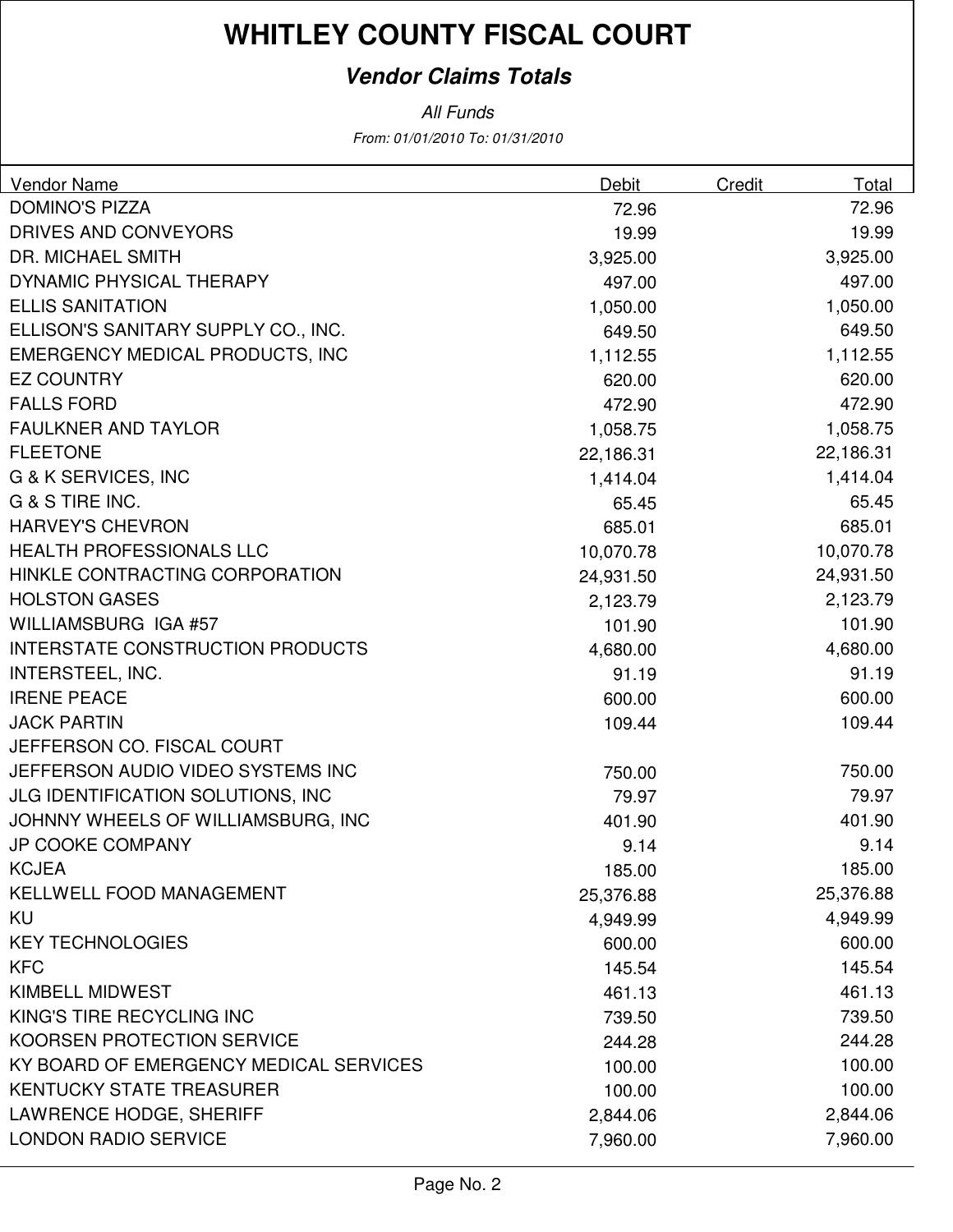### **Vendor Claims Totals**

| Vendor Name                         | Debit     | Credit | Total     |
|-------------------------------------|-----------|--------|-----------|
| <b>MARRIOTT GRIFFIN GATE RESORT</b> | 211.86    |        | 211.86    |
| <b>MCDONALD'S</b>                   | 93.99     |        | 93.99     |
| <b>MIKE SILER</b>                   | 56.11     |        | 56.11     |
| <b>MOBILE SATELLITE VENTURES</b>    | 77.62     |        | 77.62     |
| <b>M.R. NYREN COMPANY</b>           | 645.66    |        | 645.66    |
| <b>NEWS JOURNAL</b>                 | 242.25    |        | 242.25    |
| <b>NEWWAVE COMMUNICATIONS</b>       | 35.74     |        | 35.74     |
| <b>OSCAR DAVENPORT</b>              | 484.62    |        | 484.62    |
| <b>OWENS AUTO PARTS</b>             | 1,768.64  |        | 1,768.64  |
| PATTERSON CREEK VFD                 | 200.00    |        | 200.00    |
| PHIL BRENNENSTUHL                   | 893.44    |        | 893.44    |
| POFF CARTING SERVICE                | 2,543.60  |        | 2,543.60  |
| PREFERRED LAB SERVICE               | 450.00    |        | 450.00    |
| PROFFESSIONAL VEHICLE CORP          | 432.50    |        | 432.50    |
| <b>QUALITY CARE AUTO SERVICE</b>    | 6,306.51  |        | 6,306.51  |
| <b>QUARTER MASTER</b>               | 171.93    |        | 171.93    |
| <b>QUILL CORPORATION</b>            | 631.28    |        | 631.28    |
| <b>RADIO SHACK</b>                  | 69.64     |        | 69.64     |
| <b>RIVERSIDE PRODUCE</b>            | 67.96     |        | 67.96     |
| RONALD D. COOPER                    | 192.88    |        | 192.88    |
| RONNIE MOSES, P V A                 |           |        |           |
| I. K. SEARS EXCAVATING              | 22,605.00 |        | 22,605.00 |
| <b>SGT JOES</b>                     | 7,291.00  |        | 7,291.00  |
| <b>SMITH'S AUTO SERVICE</b>         | 1,913.67  |        | 1,913.67  |
| <b>SMITH'S TOWING SERVICE</b>       | 100.00    |        | 100.00    |
| SOUTHEASTERN EMERGENCY EQUIP.       | 1,863.40  |        | 1,863.40  |
| SOUTHEASTERN KY MAINTENANCE         | 502.00    |        | 502.00    |
| SOUTH EASTERN JANITORIAL SUPPLY     | 219.41    |        | 219.41    |
| SOUTHERN REBINDING, INC.            | 1,118.25  |        | 1,118.25  |
| STERICYCLE, INC.                    | 19.56     |        | 19.56     |
| <b>SUBWAY</b>                       | 241.71    |        | 241.71    |
| <b>SUTTONS KWIK WASH</b>            | 108.25    |        | 108.25    |
| THE BANK OF NEW YORK                | 24,587.75 |        | 24,587.75 |
| THE HOSE HOUSE, INC.                | 48.76     |        | 48.76     |
| <b>THOMAS WILSON</b>                | 200.00    |        | 200.00    |
| 2 GETON NET, INC.                   | 715.89    |        | 715.89    |
| <b>TWO-WAY RADIO</b>                | 510.00    |        | 510.00    |
| UNITED HEALTHCARE INS. CO.          | 127.71    |        | 127.71    |
| UNLIMITED FLUID POWER INC           | 383.75    |        | 383.75    |